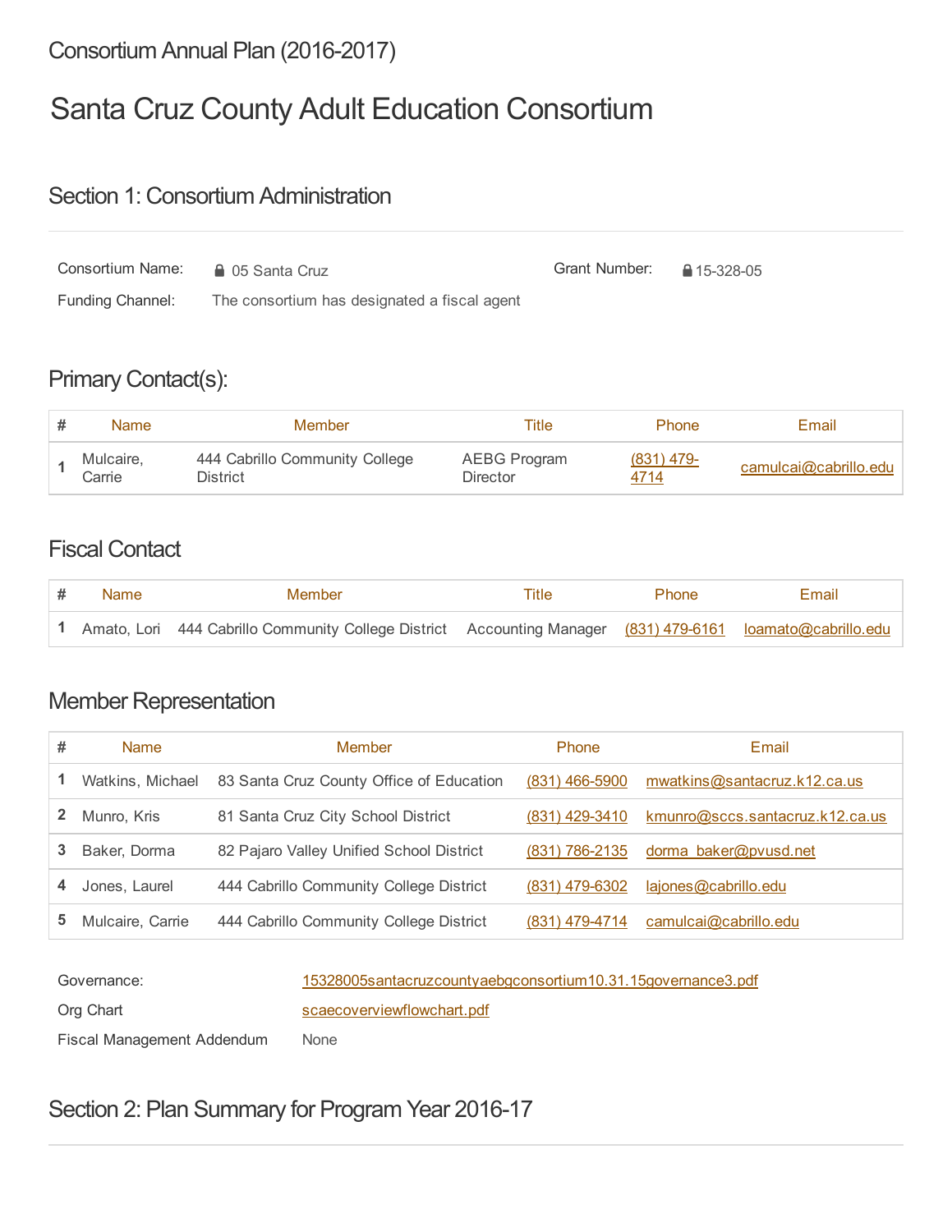The AEBG effort focuses on the purpose described in AB86: "... to rethink and redesign an educational system that creates seamless transitions for students across adult schools and community colleges to accelerate academic and career success in order to earn a living wage." Your AB104 Adult Education Block Grant Three-Year Plan Update summarizes what your Consortium's vision and goals are for your regional Adult Education system. The Annual Plans focus on what will be done to make progress toward that vision each year.

Executive Summary Our objectives for the 2016-17 year are as follows:

· Continue to develop a working partnership among the four Consortia members

· Continue to to provide support and guidance to our Program Director who will serve as staff to the Consortia

· Restructure the Steering Committee to work through the recommended distribution of the Consortia funds among the four members, continue the development and implementation of workplans, and provide coordination between the members involved

· Continue to develop the capacity to collect and report a set of metrics for measuring pathway performance consistently defined across all members

· Determine how to provide expanded services in the Santa Cruz area and develop a plan to offer services in the San Lorenzo Valley

· Articulate ESL pathways across our member institutions and expand ESL offerings to meet the community's' needs

· Articulate 13 CTE pathways across our member institutions, one of these combining English and occupational skills

· Develop and offer programs in Professional Development focusing in on Adult Learning Theory for Faculty, Classified Staff, and Administrators across all member institutions

· Research direct funding option for the 17-18 fiscal year

· Research and look into "maintenance of capacity" to help maintain and sustain the current and classes added in the last fiscal year

#### Stakeholder Engagement

In the table below, please list your Consortium's Partner Agencies. These may include, but are not limited to, state, county workforce and / or educational agencies, community based organizations, corrections, advocacy and / or special interest groups, proprietary schools, charter schools, among others.

| <b>Partner Name</b>         | Partner Type | Core Services                                    |
|-----------------------------|--------------|--------------------------------------------------|
| Santa Cruz Volunteer Center | <b>MOU</b>   | Literacy, one on one ESL, and tutoring services. |

Briefly describe a promising practice that has emerged as a result of your collaboration with one or more of the partners identified above.

Our collaboration with the Santa Cruz Volunteer Center will provide additional services including:

Instructional programs for High School Equivalency

An additional testing site for CASAS

Additional one-on-one English as Second Language tutoring

There is a strong likelihood that more collaborative services and partnerships will emerge throughout the year, which will enhance Adult Education services.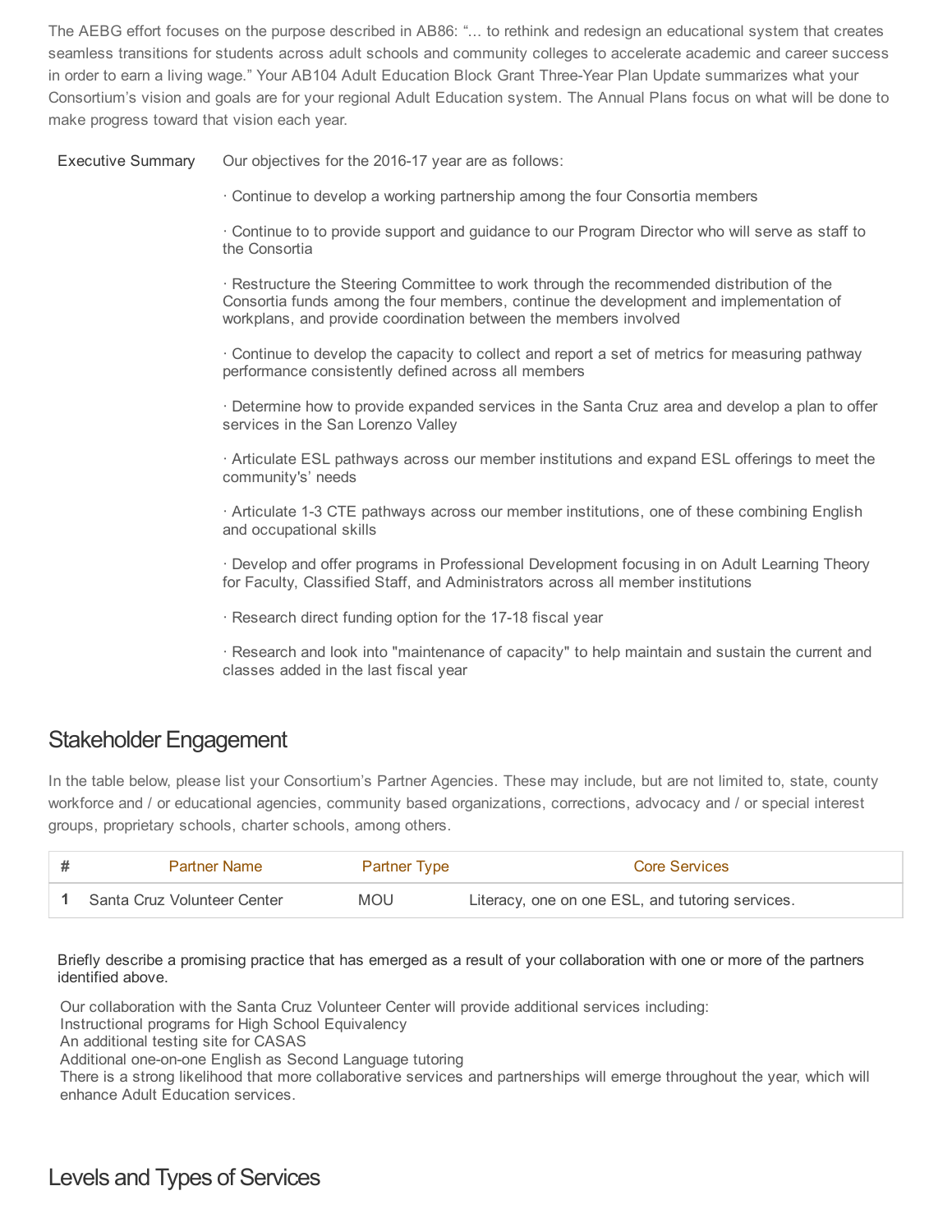Please provide a description of your Consortium's success expanding levels and types of programs within your region, as well as key challenges faced and / or overcome during the 2015 – 16 Program Year.

Successes: The Santa Cruz Adult Education Consortia experienced several success in the fiscal year of 15-16 including:

\* The two Adult Schools offered ESL and ABE/ASE classes for the summer 2016.

\* The Community College purchased materials needed for the launch of a new ESL noncredit program critical for linking Adult School ESL and ABE/ASE with the college's ESL program.

\* The Adult Schools and the Community College faculty mapped and aligned all ESL classes to improve student transition from one entity to the next.

\* There is a better understanding of Adult Education and communication among the member districts.

Challenges: In the 15-16 fiscal year, the Santa Cruz Adult Education Consortia saw some obstacles/challenges to overcome which included:

> \* With the hiring of the Program Director in the middle of the fiscal year, the Consortia had much ground work to cover to meet and keep up with current items. We had to spend down AB86 funds by December 2015 and plan for AB104 with only 6 months remaining in FY15-16. These two items would normally take much longer to accomplish.

\* Formation of a Steering Committee and Working groups were not implemented until January of 2016, leading to a delay in how the 15-16 Consortia non-MOE funds were to allocated.

\* Since the funds were not allocated until midSpring of 2016, certain items had to be rescheduled to occur at a later implementation date.

\* The merger of the two Adult Schools into one LEA complicated the allocation of current funds as well as determining procedures for allocating future funding.

\* Communication difficulties among Consortia partners led to some issues of trust, and the bridge has been a learning process for all entities on communication, transparency, and trust.

#### Regional Needs

Please provide a description of your Consortium's success providing training and educational services to address the needs of adult learners within your region. Please also identify key challenges faced and / or overcome during the 2015 – 16 Program Year. Please also include descriptions of changes in the needs of your region, as appropriate.

- Successes: With the formation of the SCAEC Working Groups, the Consortium was able to look at working plans that were put together by Faculty, Classified Staff, and Administrators aimed at targeting and filling the gaps and services needed for the improvements of the students. The Consortia was able to maintain the capacity of current programs being offered with the allocation of the Consortium funds. The Consortium is still focusing on creating and implementing regional workshops throughout the fiscal year to help Faculty, Classified Staff, and Administrators in Professional Development focusing on Adult Learning Theory.
- Challenges: With a late start to allocating the remainder of AEBG funds, our Consortia did not develop a clear professional development plan for FY1516. The goal for the upcoming year is to develop and implement Professional Development services for the 1617 fiscal year aimed at helping Faculty, Classified Staff, and Administrators in Adult Learning Theory in a regional effort. As two of our Consortia Members worked through the development of a merger and an MOU between themselves (Santa Cruz City Schools and Pajaro Unified School District) the research and process to expand into the San Lorenzo Valley had to be moved to the 1617 annual plan until the two existing Adult School entities in the Consortia had a solid foundation to move forward with expanding into new areas.

#### Section 3: Consortium Expenditures by Program Area and Objective

Reflecting on what you submitted in your 2015 – 16 Annual Plan, as well as your 2015 – 16 expenditures by Program Area and Objective, estimate the funding that will go to support these efforts in the 2016 – 17 Program Year. Data collected include 2015 – 16 MOE and Consortium Allocations (Budgeted and Spent) by Program Area, Objective, and Object Code, as well as Planned Expenditures by funding source for the 2016 – 17 Program Year.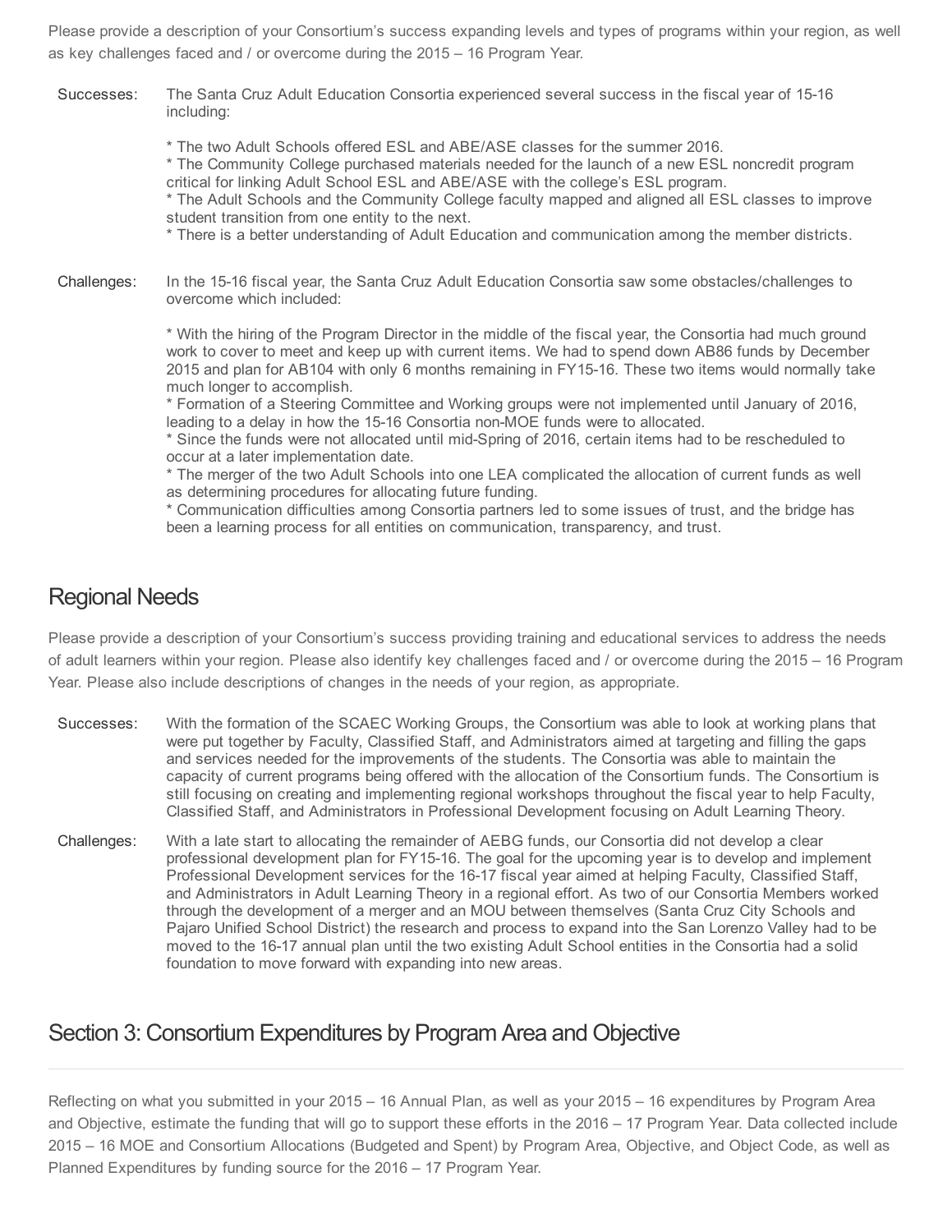### Section 4: Consortium Action Plan Review and Update

#### Regional Assessment Plan Updates

Provide a description of your AEBG Regional Assessment Plan, i.e., how students will be appraised, placed, assessed, etc. into the regional adult system as they progress, and as they move among the various schools.

Response: Our plan for a shared regional assessment for the 2016-17 year are as follows, but are not limited to:

\* We will be aligning our assessment tools and practices with the goal of having the assessment process offered by any member institution.

\* When that alignment is in place, we will be able to provide placement within the same pathway at any other member institution.

\* We intend to receive direction for the effective use of CASAS testing.

#### Assessment Plan Tools and Vendors

| # | Name    | Vendor | <b>Core Services</b> |
|---|---------|--------|----------------------|
|   | No Data |        |                      |

# Student Data Tracking

Describe how you will track student enrollment, demographics, and performance. What system(s) will you be using? How will you collect the data from the student / classroom level? How will this system enable you to meet the targeted program outcomes?

Response: The member institutions have exchanged data in the past in order to assess the extent to which students were utilizing cross-institutional pathways. We would prefer to participate in a statewide system for data collection and sharing. Currently, all members are part of CalPASS+ and have agreed to share their data through this platform. CalPASS+ does not at this time collect adult education data, but has expressed a desire to develop that capability. During this year, we will focus on developing the capacity to collect student demographic and student outcome data within each of the member institutions. As part of this effort, we will establish common language using the National Reporting System definitions for demographics and performance measures as the possible basis for our own data collection and reporting. We will seek opportunities to participate in statewide pilots of data sharing systems.

#### Data Tracking Tools

| # | Name    | √endor | Core Services |
|---|---------|--------|---------------|
|   | No Data |        |               |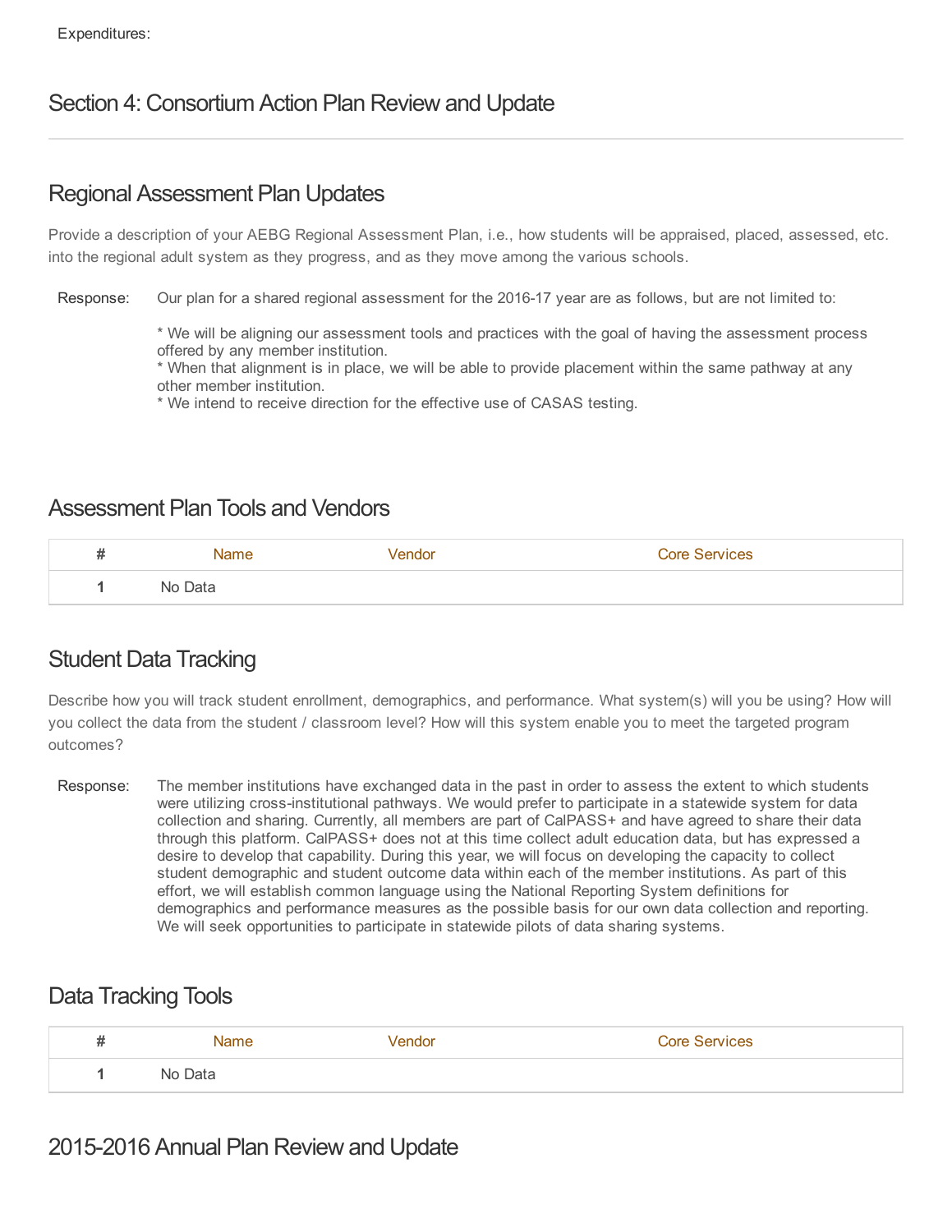Considering the activities proposed and / or implemented this year, please evaluate your Consortium's effectiveness meeting the following student outcomes identified in AB104:

- (A) Improved literacy skills
- (B) Completion of high school diplomas or their recognized equivalents
- (C) Completion of postsecondary certificates, degrees, or training programs
- (D) Placement into jobs
- (E) Improved wages

In your responses, please include a description of your progress toward implementation of your 15 16 strategies. Please also be sure to highlight key successes, challenges, and any new strategies proposed as a result of lessons learned during the 15 – 16 program year.

#### Objective 3: Integration and Seamless Transition

Activities and plans to align regional academic and career pathways leading to employment and student transition into postsecondary education and / or the workforce.

- \* Continue to map pathways, inform stakeholders and students.
- \* Continue to identify and provide resources to staff responsible for updating Pathways.
- \* Continue the integration of updating pathways into stakeholders: Continue and implement the instructional planning processes.

#### Objective 3 Activities

| # | <b>Activity</b>                                                                                                                                                                                                                                                                    | <b>Outcomes ExpectedMethod of Assessing Impact</b>                                                                                                                                                                              |
|---|------------------------------------------------------------------------------------------------------------------------------------------------------------------------------------------------------------------------------------------------------------------------------------|---------------------------------------------------------------------------------------------------------------------------------------------------------------------------------------------------------------------------------|
|   | Continue to map pathways, inform stakeholders and students. *<br>Continue to identify and resource staff responsible for updating<br>Pathways. * Continue the integration of updating pathways into<br>stakeholders: Continue and implement the instructional planning<br>process. | Well defined<br>pathways.<br><b>Metrics</b><br>established for<br>measuring<br>progress of<br>students on these  Pathway Metrics<br>pathways.<br>Methods of<br>collecting and<br>reporting data<br>established and<br>executed. |

#### Objective 4: Gaps in Services

Activities and plans to address gaps in programs and services within your region.

Response: Our Shared Gaps in Services plans for the 2016-17 year are as follows, but are not limited to:

\* Research and Develop a plan for "maintenance of capacity" for all of the programs currently being offered by the various members

\* Continue to determine a plan for expanding services in Santa Cruz area and offering services in San Lorenzo Valley for the 17-18 fiscal year

\* Continue to rebuild and implement our capacity to offer ESL instruction

\* Continue to create and implement CTE pathways in in the areas of Computer Applications and Office Skills, Early Childhood Education and Industrial Trades and Technologies.

\* Continue the development of marketing tools and practices to increase awareness in the community.

Response: Our plan for integration and a seamless transition for the 2016-17 year are as follows, but are not limited to: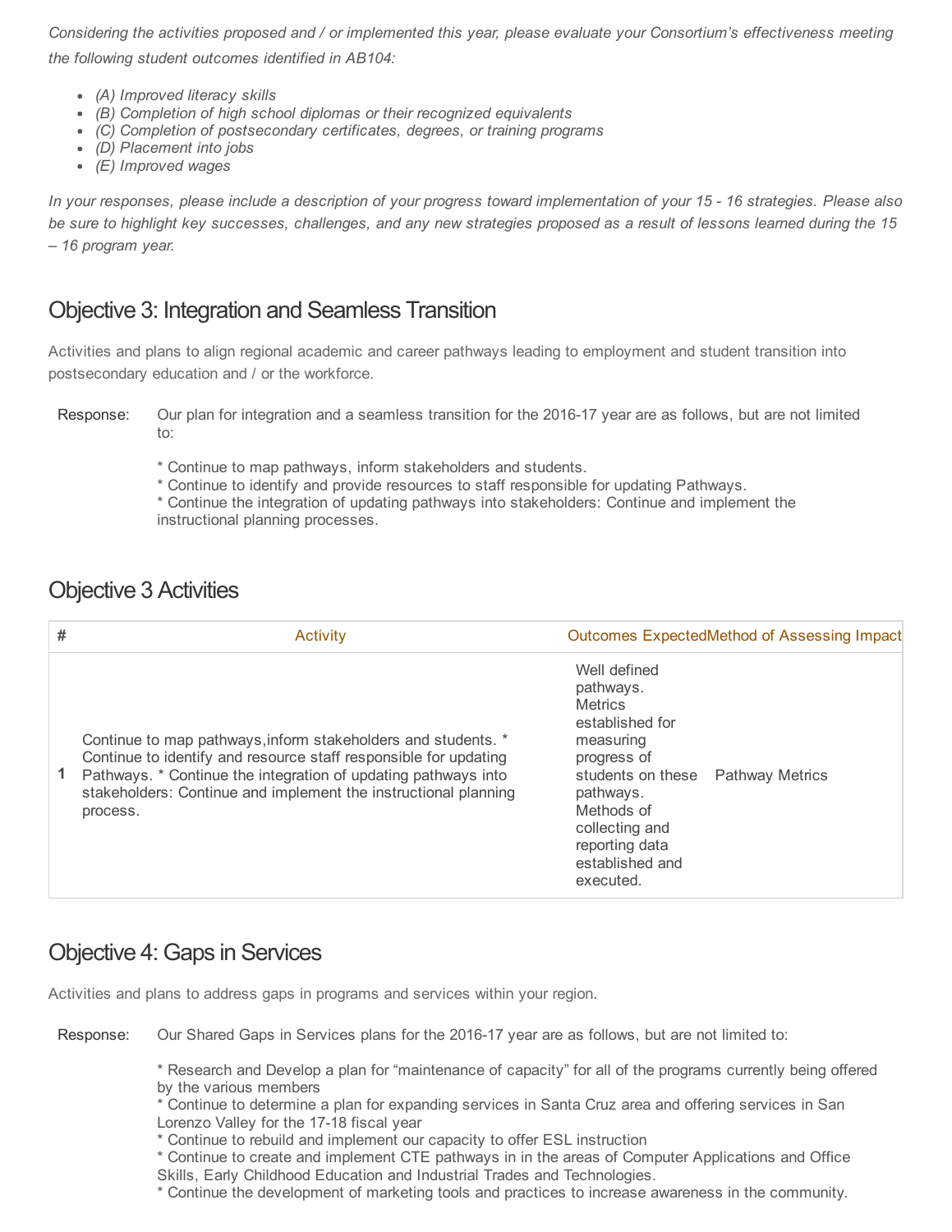# Objective 4 Activities

| #  | <b>Activity</b>                                                                                                                                                                                                                                                                                                                                                                                                                                                                                                                                                                                                                                                                                                                 | <b>Outcomes ExpectedMethod of Assessing Impact</b>                                                                                                                |                                                               |
|----|---------------------------------------------------------------------------------------------------------------------------------------------------------------------------------------------------------------------------------------------------------------------------------------------------------------------------------------------------------------------------------------------------------------------------------------------------------------------------------------------------------------------------------------------------------------------------------------------------------------------------------------------------------------------------------------------------------------------------------|-------------------------------------------------------------------------------------------------------------------------------------------------------------------|---------------------------------------------------------------|
| 1. | Continue to create and implement CTE pathways in in the areas of<br>Computer Applications and Office Skills, Early Childhood Education<br>and Industrial Trades and Technologies.                                                                                                                                                                                                                                                                                                                                                                                                                                                                                                                                               | Clearly defined<br>pathways that<br>enable students<br>to progress to<br>higher education<br>and employment.                                                      | Pathway indicators,<br>student employment<br>outcomes survey. |
| 2. | Employ a person to provide one-on-one and group guidance and<br>assistance to students in developing education and career plans that<br>take advantage of the combined resources of the consortium,<br>focusing in particular on assisting students to bridge from Adult Ed to<br>Cabrillo.                                                                                                                                                                                                                                                                                                                                                                                                                                     | Increased<br>numbers of<br>students<br>persisting through<br>course<br>sequences to<br>achieve<br>educational and<br>career goals.                                | Pathway Indicators                                            |
| 3  | Continue to rebuild and implement our capacity to offer ESL<br>instruction and to do so in a way that aligns our efforts and provides<br>English Language Learners with pathways that have multiple starting<br>points to accommodate varying levels of proficiency, availability of<br>time to commit to learning, location, and learning objectives, and<br>multiple endpoints including higher education and job placement and<br>career advancement. Activities include alignment of ESL curriculum<br>across SCCS, PVUSD, and Cabrillo. This will include definition of<br>course sequences, articulation of like courses, definition of transition<br>points and alignment of learning outcomes and course prerequisites. | Increased number<br>of students<br>enrolled in ESL<br>classes.<br>Increased number<br>of students<br>transitioning from<br><b>Adult Education</b><br>to Cabrillo. | Pathway Enrollment<br>Indicators.                             |
| 4  | Determine a plan for "maintenance of capacity" for all of the programs<br>currently being offered by the various members.                                                                                                                                                                                                                                                                                                                                                                                                                                                                                                                                                                                                       | Maintaining the<br>current level of<br>students, while<br>being able to<br>provide future<br>services and<br>classes to<br>incoming<br>students.                  | <b>Pathway Enrollment</b><br>Indicators.                      |
|    | Continue to determine a plan for expanding services in Santa Cruz<br>area and offering services in San Lorenzo Valley for the 17-18 fiscal<br>year.                                                                                                                                                                                                                                                                                                                                                                                                                                                                                                                                                                             | Expanded<br>services in Santa<br>Cruz and services<br>offered in San<br>Lorenzo Valley<br>which would lead<br>to more students<br>served.                         | Pathway Enrollment<br>Indicators                              |
| 6  | Continue the development of marketing tools and practices to<br>increase awareness in the community of the new capacity to offer<br>ESL instruction and to increase student awareness of the<br>opportunities to advance to higher education.                                                                                                                                                                                                                                                                                                                                                                                                                                                                                   | Increased<br>enrollments in<br>ESL classes.                                                                                                                       | Pathway Indicators                                            |

# Objective 5: Acceleration

Activities and plans to accelerate student progress toward academic and/or career goals.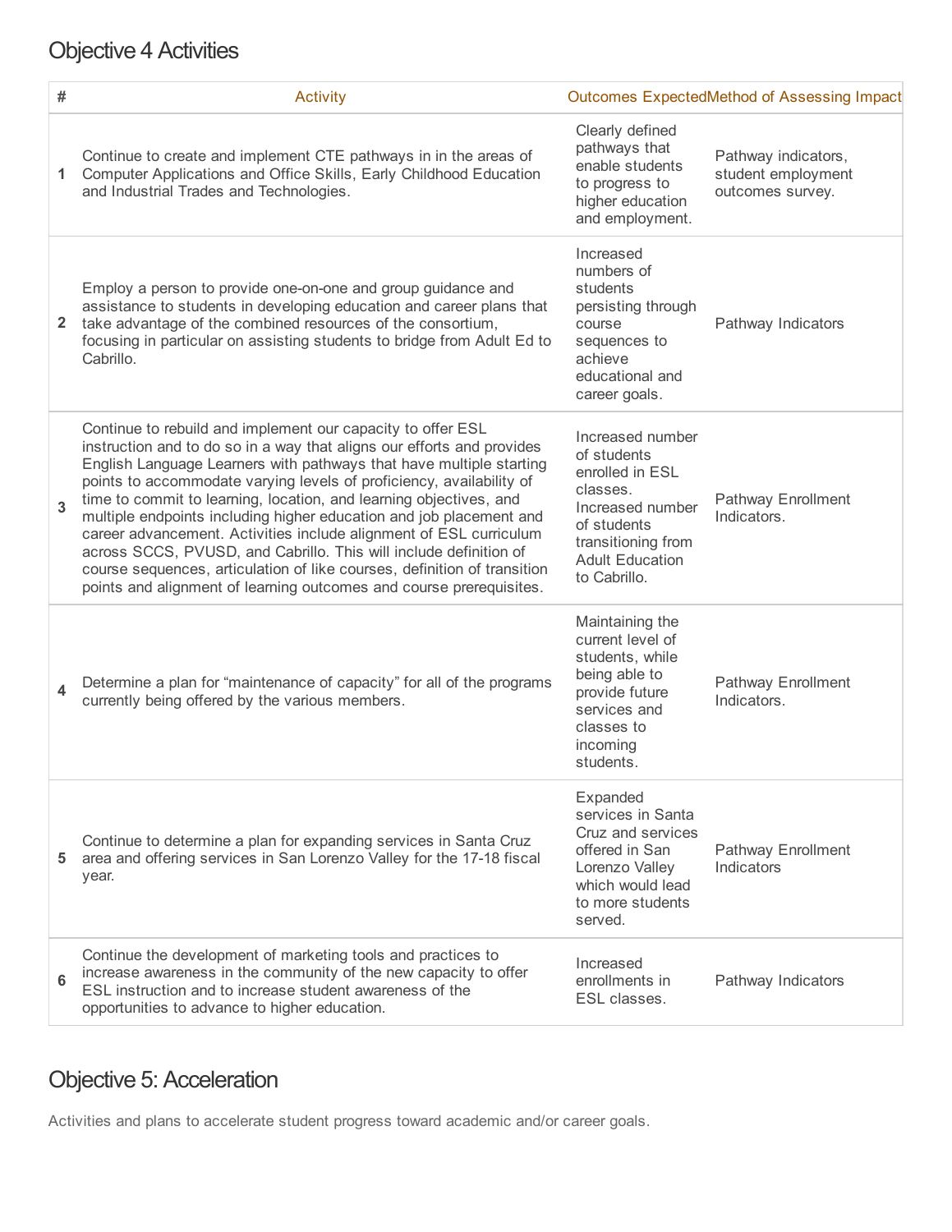Response: Our plan for Acceleration Development for the 2016-17 year are as follows, but are not limited to:

\* Continue to utilize labor market information, dialogue with employers, and surveys of students to identify a CTE pathway in which classes/courses can offered using contextualized language and job skills instruction.

\* Offer regional professional development in Adult Learning Theory to Faculty, Classified Staff, and Administrators across all member institutions.

### Objective 5 Activities

| # | <b>Activity</b>                                                                                                                                                                                                  | <b>Outcomes Expected</b>                                                                                                                    | Method of Assessing Impact                                                            |
|---|------------------------------------------------------------------------------------------------------------------------------------------------------------------------------------------------------------------|---------------------------------------------------------------------------------------------------------------------------------------------|---------------------------------------------------------------------------------------|
|   | Offer regional Professional Development in Adult<br>Learning Theory to Faculty, Classified Staff, and<br>Administrators across all member institutions.                                                          | Up to date techniques and<br>information on Adult Learning<br>Theory will help with the continued<br>development and growth of<br>programs. | Pathway Indicators                                                                    |
|   | Continue to utilize labor market information, dialog<br>with employers, and surveys of students to be able<br>to identify a CTE pathway in which to offer<br>contextualized language and job skills instruction. | Pathways offering integrated<br>English and occupational skills and<br>instruction developed in<br>coordination with employers.             | Pathway indicators for:<br>enrollment, persistence,<br>completion, and<br>employment. |

### Objective 6: Shared Professional Development

Activities and plans to implement collaborative professional development strategies designed to foster program alignment and support ongoing assessment and improvement of student outcomes.

Response: Our plan for Professional Development for the 2016-17 year are as follows, but are not limited to:

- · Practices in basic and secondary skills that build "college readiness" skills
- · Team building, critical thinking, problem solving, study skills, soft skills, and career assessment
- · Technology use and integration to enhance and expand technology in instruction
- · New models and instructional strategies for contextualized and/or accelerated teaching and learning
- · Skills building Intercultural Competence among Faculty, Classified Staff, and Administrators

#### Objective 6 Activities

| Activity                                                                                                                                                                         | <b>Outcomes Expected</b>                                                | Method of Assessing Impact |
|----------------------------------------------------------------------------------------------------------------------------------------------------------------------------------|-------------------------------------------------------------------------|----------------------------|
| Provide at least two regional Professional Development<br>activities on Adult Learning Theory for Faculty, Classified<br>Staff, and Administrators from all member institutions. | Increased student<br>success in course<br>completion and pass<br>rates. | Pathway Indicators         |

# Objective 7: Leveraging Resources

Activities and plans to leverage resources to create or expand programs and services to adult learners in your region. Resources may include contributions from, or collaborations with, local Workforce Investment Boards (WIBs), industry employer groups, chambers of commerce, county libraries, etc.